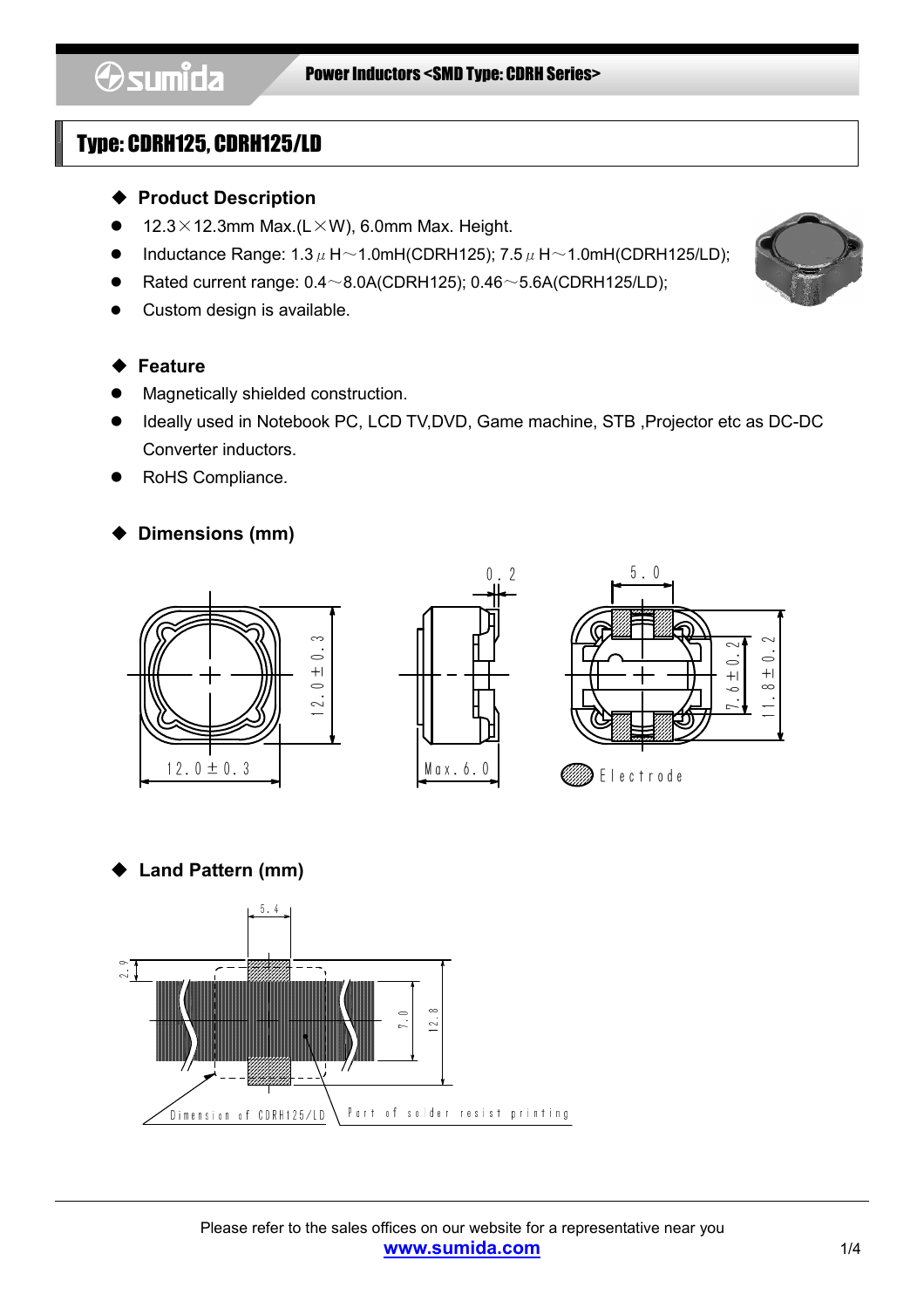#### Specification (CDRH125)

| Part Name<br>⋇  | Stamp      | Inductance<br>$(\mu H)$ | $D.C.R.(\Omega)$<br>Max.(Typ.)<br>$(20^{\circ}C)$ | Rated<br>Current<br>$(A)$ $\times$ 1 | Measuring<br>frequency |
|-----------------|------------|-------------------------|---------------------------------------------------|--------------------------------------|------------------------|
| CDRH125NP-1R3N□ | 1R3        | $+30%$<br>1.3<br>$-20%$ | 0.012(0.009)                                      | 8.00                                 | 7.96MHz                |
| CDRH125NP-2R1NO | 2R1        | $+30%$<br>2.1<br>$-20%$ | 0.014(0.011)                                      | 7.00                                 | 7.96MHz                |
| CDRH125NP-3R1NO | 3R1        | $+30%$<br>3.1<br>$-20%$ | 0.017(0.013)                                      | 6.00                                 | 7.96MHz                |
| CDRH125NP-4R4NO | 4R4        | $+30%$<br>4.4<br>$-20%$ | 0.020(0.016)                                      | 5.00                                 | 7.96MHz                |
| CDRH125NP-5R8N  | 5R8        | $+30%$<br>5.8<br>$-20%$ | 0.021(0.017)                                      | 4.40                                 | 7.96MHz                |
| CDRH125NP-7R5NO | <b>7R5</b> | $+30%$<br>7.5<br>$-20%$ | 0.024(0.019)                                      | 4.20                                 | 7.96MHz                |
| CDRH125NP-100M□ | 100        | $10 + 20%$              | 0.025(0.019)                                      | 4.00                                 | 1KHz                   |
| CDRH125NP-120M□ | 120        | $12 + 20%$              | 0.027(0.021)                                      | 3.50                                 | 1KHz                   |
| CDRH125NP-150M□ | 150        | $15 + 20%$              | 0.030(0.023)                                      | 3.30                                 | 1KHz                   |
| CDRH125NP-180M□ | 180        | $18 + 20%$              | 0.034(0.026)                                      | 3.00                                 | 1KHz                   |
| CDRH125NP-220MD | 220        | $22 + 20%$              | 0.036(0.028)                                      | 2.80                                 | 1KHz                   |
| CDRH125NP-270MD | 270        | $27 + 20%$              | 0.051(0.039)                                      | 2.30                                 | 1KHz                   |
| CDRH125NP-330M  | 330        | $33 + 20%$              | 0.057(0.044)                                      | 2.10                                 | 1KHz                   |
| CDRH125NP-390M  | 390        | $39 + 20%$              | 0.068(0.052)                                      | 2.00                                 | 1KHz                   |
| CDRH125NP-470MD | 470        | $47 + 20%$              | 0.075(0.058)                                      | 1.80                                 | 1KHz                   |
| CDRH125NP-560M  | 560        | $56 + 20%$              | 0.11(0.084)                                       | 1.70                                 | 1KHz                   |
| CDRH125NP-680M  | 680        | $68 + 20%$              | 0.12(0.093)                                       | 1.50                                 | 1KHz                   |
| CDRH125NP-820M  | 820        | $82 + 20%$              | 0.14(0.11)                                        | 1.40                                 | 1KHz                   |
| CDRH125NP-101M□ | 101        | $100 + 20%$             | 0.16(0.12)                                        | 1.30                                 | 1KHz                   |
| CDRH125NP-121M□ | 121        | $120 \pm 20 \%$         | 0.17(0.13)                                        | 1.10                                 | 1KHz                   |
| CDRH125NP-151M  | 151        | $150 + 20%$             | 0.23(0.18)                                        | 1.00                                 | 1KHz                   |
| CDRH125NP-181M  | 181        | $180 + 20%$             | 0.29(0.22)                                        | 0.90                                 | 1KHz                   |
| CDRH125NP-221M  | 221        | $220 \pm 20 \%$         | 0.40(0.31)                                        | 0.80                                 | 1KHz                   |
| CDRH125NP-271M  | 271        | $270 \pm 20 \%$         | 0.46(0.35)                                        | 0.75                                 | 1KHz                   |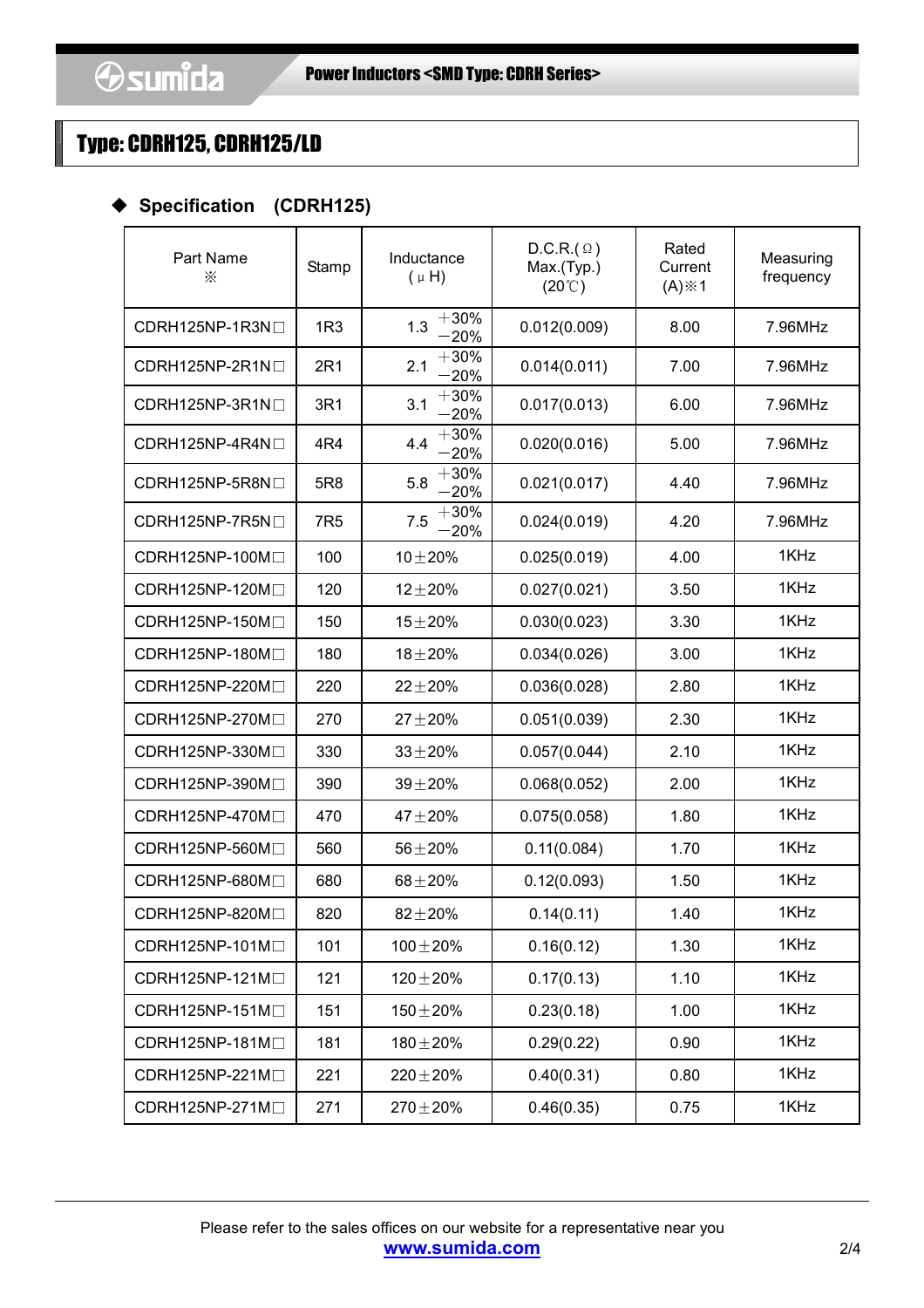| Part Name<br>⋇          | Stamp | Inductance<br>$(\mu H)$ | $D.C.R.(\Omega)$<br>Max.(Typ.)<br>(at $20^{\circ}$ C) | <b>Rated Current</b><br>$(A)$ $\times$ 1 | Measuring<br>frequency |
|-------------------------|-------|-------------------------|-------------------------------------------------------|------------------------------------------|------------------------|
| $CDRH125NP-331M\Box$    | 331   | $330 + 20%$             | 0.51(0.39)                                            | 0.68                                     | 1KHz                   |
| $CDRH125NP-391M\square$ | 391   | $390 + 20%$             | 0.69(0.53)                                            | 0.65                                     | 1KHz                   |
| $CDRH125NP-471M\square$ | 471   | $470 + 20%$             | 0.77(0.59)                                            | 0.58                                     | 1KHz                   |
| $CDRH125NP-561M\Box$    | 561   | $560 + 20%$             | 0.86(0.66)                                            | 0.54                                     | 1KHz                   |
| CDRH125NP-681MO         | 681   | $680 + 20%$             | 1.20(0.92)                                            | 0.48                                     | 1KHz                   |
| $CDRH125NP-821M\square$ | 821   | $820 + 20%$             | 1.34(1.03)                                            | 0.43                                     | 1KHz                   |
| $CDRH125NP-102M\square$ | 102   | $1000 \pm 20\%$         | 1.53(1.18)                                            | 0.40                                     | 1KHz                   |

### ◆ Specification (CDRH125/LD)

| Part No.<br>⋇              | Stamp           | Inductance<br>$(\mu H)\times 1$ | D.C.R<br>$(\Omega)$<br>[Typ.] | D.C.R<br>$(\Omega)$<br>[Max.] | Rated<br>current<br>$(A)$ $\times$ 1 | Measuring<br>frequency |
|----------------------------|-----------------|---------------------------------|-------------------------------|-------------------------------|--------------------------------------|------------------------|
| $CDRH125/LDNP-7R5N1$       | 7R <sub>5</sub> | $7.5 + 30\%$                    | 14.7m $\Omega$                | $19.0 \text{m}\Omega$         | 5.60                                 | 7.96MHz                |
| $CDRH125/LDNP-100N\square$ | 100             | $10 + 30%$                      | $22.5m\Omega$                 | $29.0 \text{m}\Omega$         | 4.60                                 | 100KHz                 |
| CDRH125/LDNP-120M□         | 120             | $12 + 20%$                      | $24.6m\Omega$                 | $32.0 \text{m}\Omega$         | 4.20                                 | 100KHz                 |
| $CDRH125/LDNP-150M\Box$    | 150             | $15 + 20%$                      | $27.1 \text{m}\Omega$         | $35.0 \text{m}\Omega$         | 4.00                                 | 100KHz                 |
| CDRH125/LDNP-180M□         | 180             | $18 + 20%$                      | $31.8 \text{m}\Omega$         | $41.0 \text{m}\Omega$         | 3.56                                 | 100KHz                 |
| CDRH125/LDNP-220M□         | 220             | $22 + 20%$                      | $33.9m\Omega$                 | $44.0 \text{m}\Omega$         | 3.28                                 | 100KHz                 |
| CDRH125/LDNP-270M□         | 270             | $27 + 20%$                      | $41.5m\Omega$                 | 52.0m $\Omega$                | 3.00                                 | <b>100KHz</b>          |
| CDRH125/LDNP-330M□         | 330             | $33 + 20%$                      | $50.0 \text{m}\Omega$         | $65.0 \text{m}\Omega$         | 2.60                                 | 100KHz                 |
| CDRH125/LDNP-390M          | 390             | $39 + 20%$                      | $60.0m\Omega$                 | $75.0m\Omega$                 | 2.40                                 | 100KHz                 |
| CDRH125/LDNP-470M          | 470             | $47 + 20%$                      | $72.5m\Omega$                 | $95.0 \text{m}\Omega$         | 2.30                                 | 100KHz                 |
| CDRH125/LDNP-560M          | 560             | $56 + 20%$                      | $95.4 \text{m}\Omega$         | $125m\Omega$                  | 2.00                                 | 100KHz                 |
| CDRH125/LDNP-680M          | 680             | $68 + 20%$                      | 0.110                         | 0.140                         | 1.85                                 | 100KHz                 |
| CDRH125/LDNP-820M          | 820             | $82 + 20%$                      | 0.121                         | 0.157                         | 1.70                                 | 100KHz                 |
| $CDRH125/LDNP-101M\square$ | 101             | $100 + 20%$                     | 0.144                         | 0.187                         | 1.60                                 | <b>100KHz</b>          |
| CDRH125/LDNP-121M          | 121             | $120 + 20%$                     | 0.175                         | 0.228                         | 1.37                                 | 100KHz                 |
| $CDRH125/LDNP-151M\square$ | 151             | $150 + 20%$                     | 0.218                         | 0.280                         | 1.26                                 | 100KHz                 |